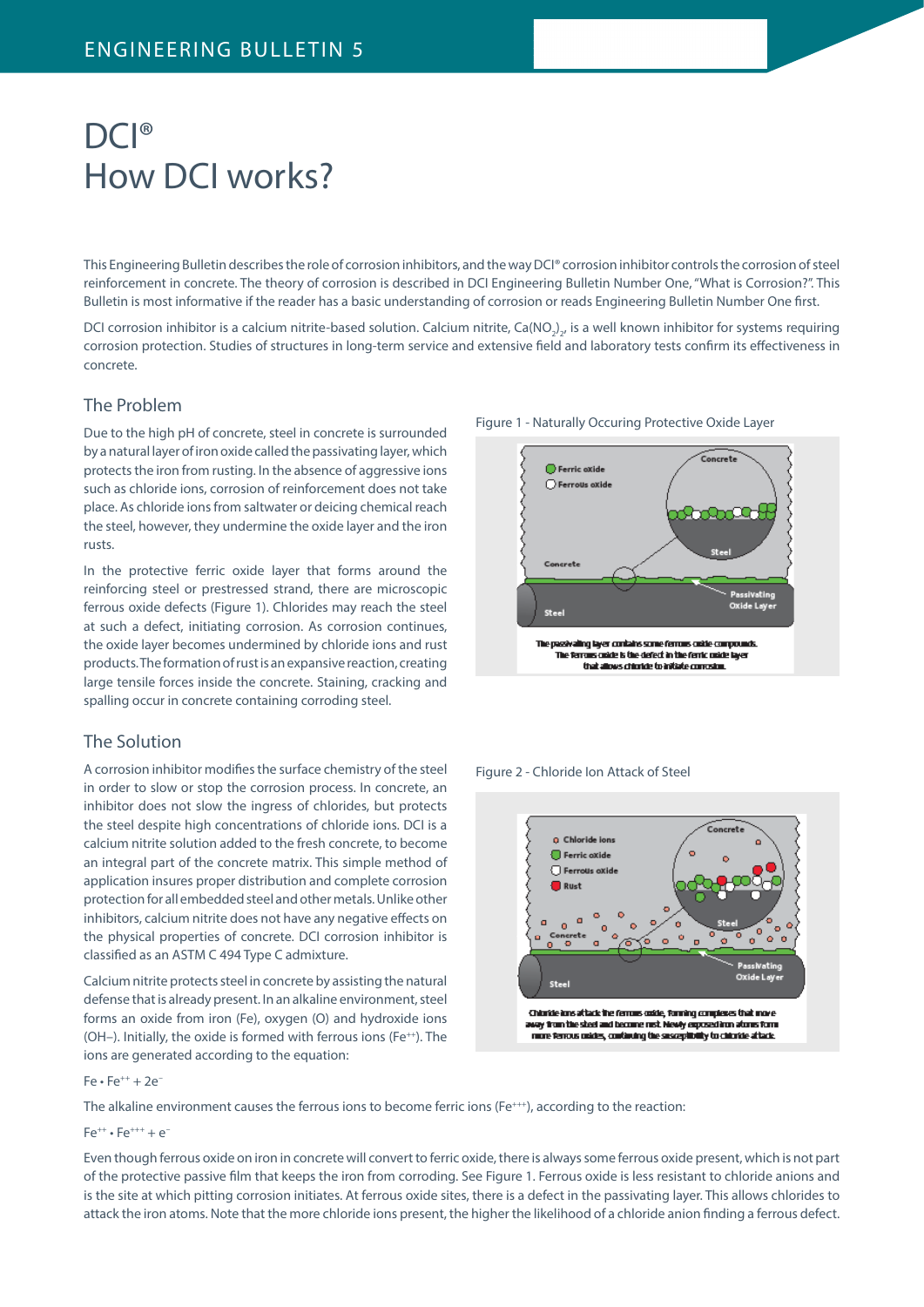Once pitting begins, new iron atoms are exposed, which are susceptible to further chloride attack, since these newly exposed iron atoms must go through the ferrous state to reach the stable ferric state.

Thus, the corrosion pits continue to grow and corrosion products build up. This process is shown in Figure 2.

Nitrite ions assist the natural ferric oxide layer in keeping the chloride ions from complexing with ferrous ions. The nitrite does this in three ways. First, it will oxidise ferrous oxide, in order for it to become the protective ferric oxide, which is not attacked by chloride. Since the number of ferrous sites are small compared to ferric sites in the alkaline environment, essentially no nitrite is consumed (Figure 3A).





Second, the nitrite anions chemisorb at the iron surface and create a fortified ferric oxide protective layer. As in Figure 3B, the nitrite ions enhance the natural protection provided for steel by concrete. As shown in Figure 3C, ferrous oxide defects are surrounded by nitrite ions, and less likely to be exposed to chloride ion attack.

If chloride ions should find a defect, corrosion begins. As the ferrous chloride complex (rust) moves away from the steel surface, new ferrous ions may be exposed to the surrounding concrete. Nitrite ions can quickly surround the new ferrous ions, protecting them from chloride attack. While shielding the ferrous ions from chloride attack, the nitrite ions may oxidise ferrous ions to the ferric state. The passivating oxide layer is repaired this way and corrosion pitting stops (Figure 3D). If nitrite ions are in the concrete, they can oxidise the ferrous to the protective ferric state. In the absence of nitrite, chloride ions attack the newly exposed ferrous oxide, forming more rust.

Calcium nitrite also is effective in cracked concrete, unlike some physical barriers to chloride ingress that are used to protect steel from chloride-induced corrosion. Such barriers are vulnerable to many types of stress, exposing the unprotected steel to chlorides. Even if concrete has cracked all the way to the steel, DCI continues to provide protection (see DCI Engineering Bulletin Number Three). Corrosion protection methods that work by slowing chloride ingress vary in their effectiveness in cracked concrete.

Calcium nitrite remains an integral part of the concrete throughout the life of the structure. The nitrite ions do not diffuse out of the concrete, and they do not react with other elements in the concrete with the exception of repairing of the passivating layer. This repair process is so effective it causes essentially no decrease in calcium nitrite content. This has been confirmed by conducting analyses on concrete samples from field structures and laboratory specimens. DCI will protect the steel from chloride-induced corrosion up to a certain chloride concentration (see DCI Engineering Bulletin Number Two). This significantly extends the service life of a structure.

Eventually, the amount of chloride at the steel reaches a level high enough to initiate corrosion. The number of chloride ions becomes high enough that some reach newly formed defects. Even as corrosion begins (at a chloride concentration much higher than in concrete without calcium nitrite), corrosion rates will be lower than the rates on unprotected steel when corrosion began. The reservoir of DCI surrounding the steel continues to inhibit corrosion, even though it has now been overpowered by the chloride ions.